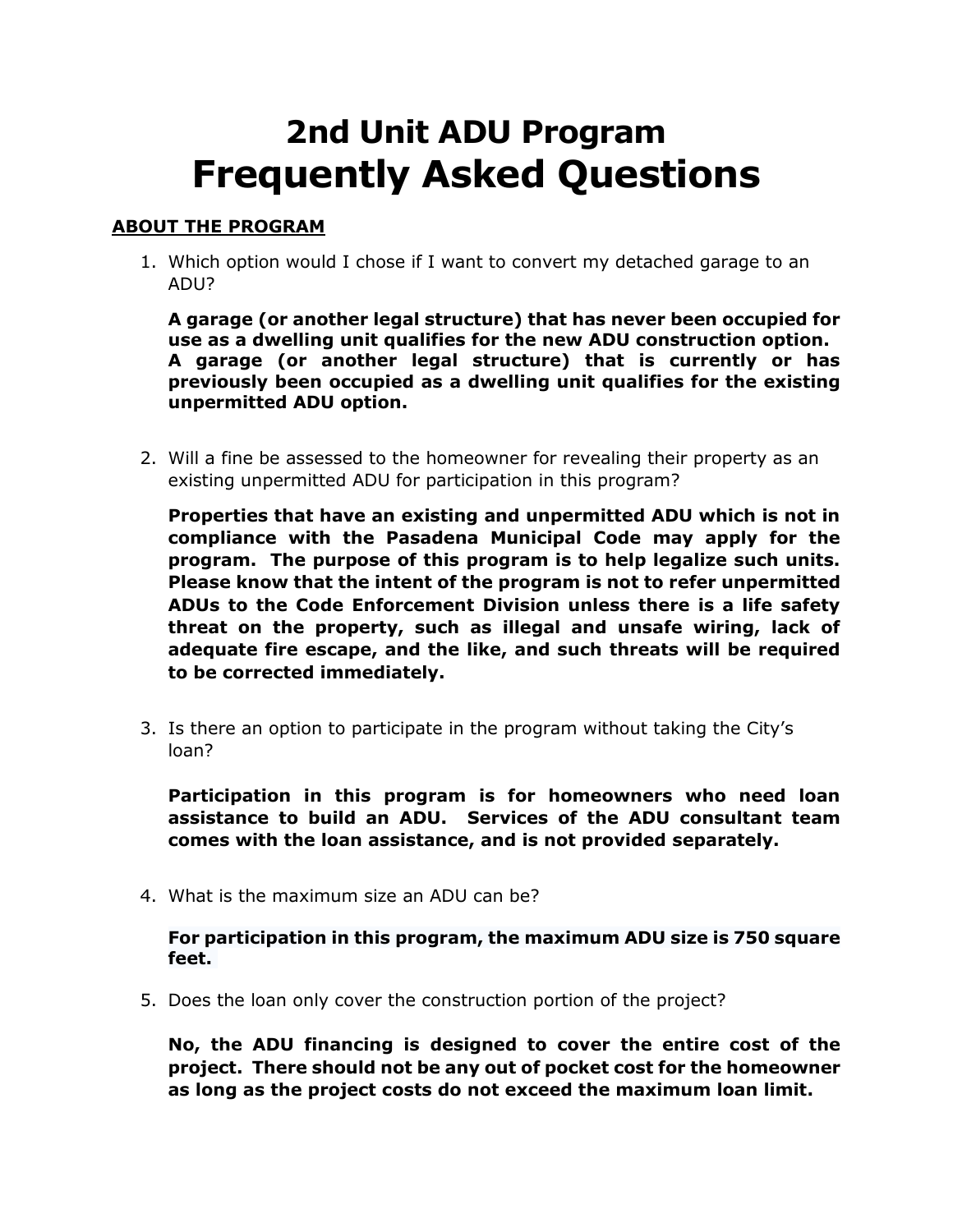### **APPLICATION EVALUATION**

6. How can I submit the application?

**Only paper applications will be accepted for this program. Any electronic or faxed applications will be rejected. The Housing Department is located at 649 N. Fair Oaks Ave. #202. If the department office is closed, please drop off the application in the black drop box located just outside office doors. You may also mail your application to the Housing Department to the attention of Randy Mabson, Program Coordinator. The program application must be received by the Housing Department no later than 1:00p.m. October 30, 2020.** 

7. What is the definition of a severely disabled person?

**Persons are classified as having a severe disability if they: (a) used a wheelchair or had used another special aid for 6 months or longer; (b) were unable to perform one or more functional activities or needed assistance with an Activity of Daily Living or Instrumental Activity of Daily Living; (c) were prevented from working at a job or doing housework; or (d) had a condition including autism, cerebral palsy, Alzheimer's disease, senility, or mental retardation. Finally, persons who are under 65 years of age and who are covered by Medicare or receive SSI are considered to have a disability (and a severe disability).**

8. What age is considered a senior?

**For this program, a senior is a person who is 65 years or older.**

9. How do I calculate my income?

Please refer to the appendix found in the 2<sup>nd</sup> Unit ADU Program **[Handbook](https://www.cityofpasadena.net/housing/wp-content/uploads/sites/23/2nd-Unit-ADU-Program-Handbook.pdf) for what is considered household income. For Option #1 New ADU Construction, the total annual income is required for the applicant (homeowner). Use the adjusted total gross income reported on your 2019 tax return.**

**For Option #2 Unpermitted ADU, the total annual income for all adults living in the household is required. All persons who occupy the household, whether related or not. The occupants may be single family, one person living alone, two or more families living together, or any other group of persons who share living arrangements. Use the adjusted total gross income reported on 2019 tax returns for all adults.**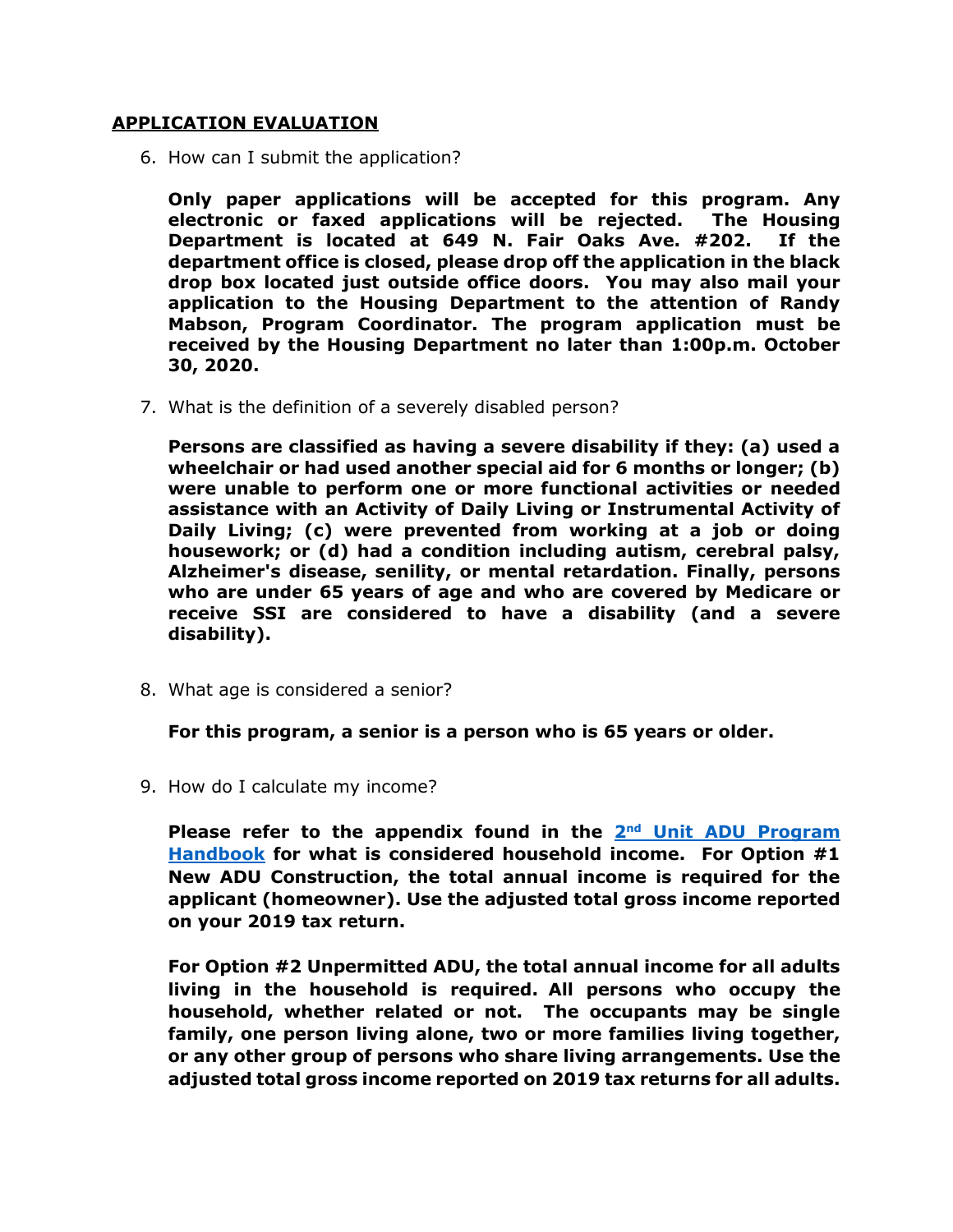10.How do I know if I live within the Community Development Block Grant (CDBG) census tract?

**A property is not required to be located in a CDBG census tract to participate in this program. For scoring purposes, the City will determine if a property is located in a CDBG census tract.**

11.How long will the application evaluation and loan approval process take?

**Application evaluations are expected to be completed within 30 days after the close of the application window period. Those selected to participate in the program will have 20 days to submit required loan package documentation. Approval from the City's loan review committee and City Council is expected within one month of completing the loan package.**

### **DESIGN AND CONSTRUCTION**

12.How long will permitting review and approval take?

**When complete and fully compliant ADU plans are submitted to the Permit Center approval can take less than 30 days. However, corrections are often needed for ADU plan submissions. This can extend approval times.**

13. Can an ADU be built that exceeds the loan amount if other funding is used?

**Yes, private funds can be used at the homeowner discretion in combination with the loan funds.** 

14. Do residential impact fees apply to ADUs?

#### **Yes, however ADUs under 750 square feet are exempt from impact fees.**

15.Can I build my ADU to any design aesthetic I want?

### **Yes, as long as it can be approved by the Planning Department.**

16.Does the ADU Consultant or general contractor enter into a contract with the homeowner?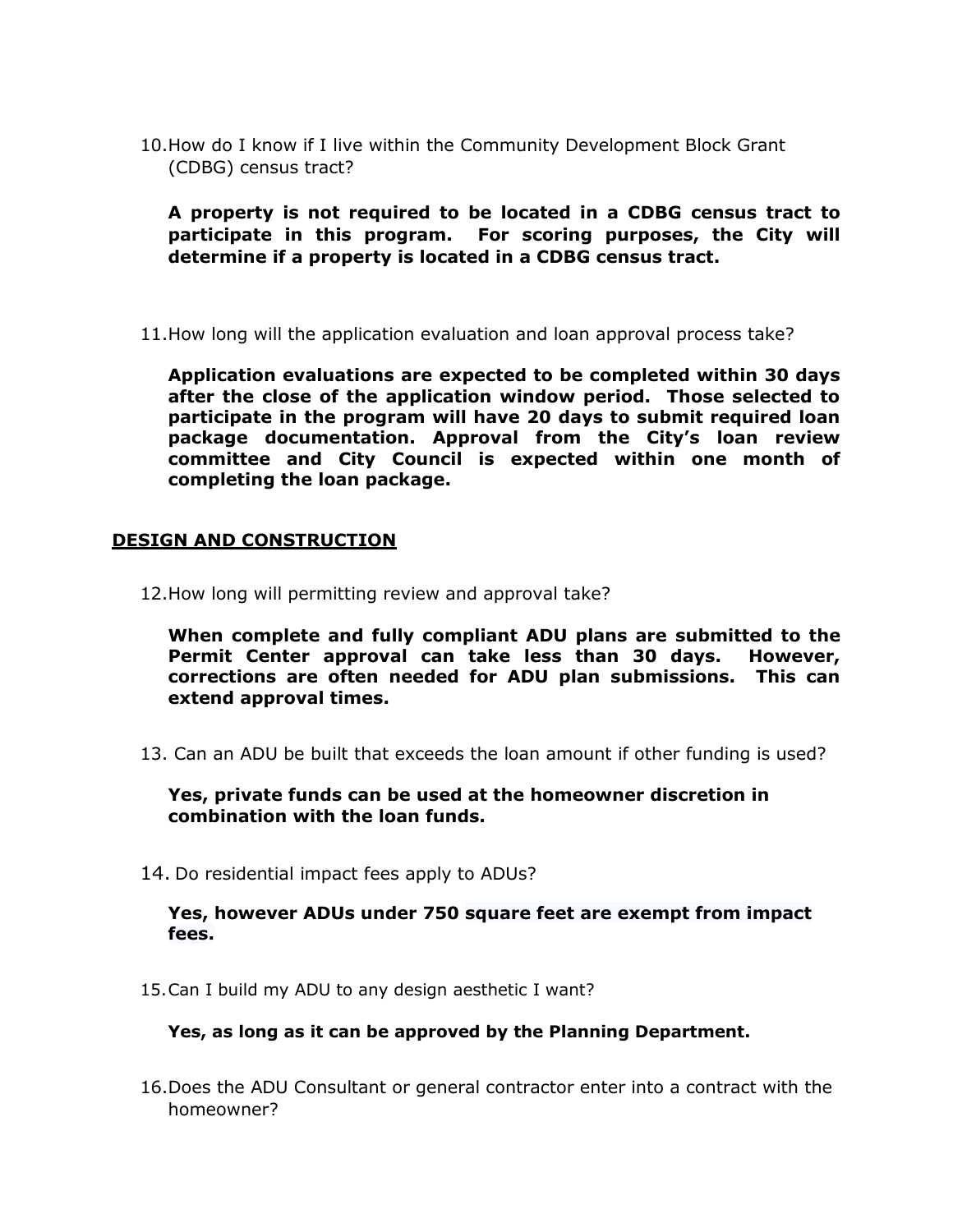**The ADU consultant is contracted with the City to provide guidance and act as a project manager over the ADU construction. The homeowner will enter into a contract with the general contractor and other consultants to perform work needed to complete the ADU project.** 

17.Does the Planning Dept. have design templates available to reduce the overall ADU project cost?

**Currently the Planning Department does not have any ADU design templates available. This may be an option in the future.**

18.Can I pick my own contractor after my loan is approved?

**The homeowner may select their own contractor however, the contractors must meet the City's requirements. The ADU consultant will ensure this is the case.**

19.Are prefabricated or modular ADUs allowed?

**Modular and prefabricated ADUs are allowed under the new ADU construction option. If a homeowner is selected to participate in the program, and is interested in considering building a modular unit, the ADU consultant team can help determine if the property is a good candidate for modular construction and will make sure the homeowner has the appropriate site conditions and lot space for the size unit desired.**

## **POST CONSTRUCTION**

20. How does the process for tenant selection work?

**For Option #1, the homeowner will meet with Housing staff to become a Section 8 landlord. The homeowner may rent the unit to any person they choose who has a Section 8 voucher. For Option #2, the homeowner may select whomever they choose to live in the ADU.**